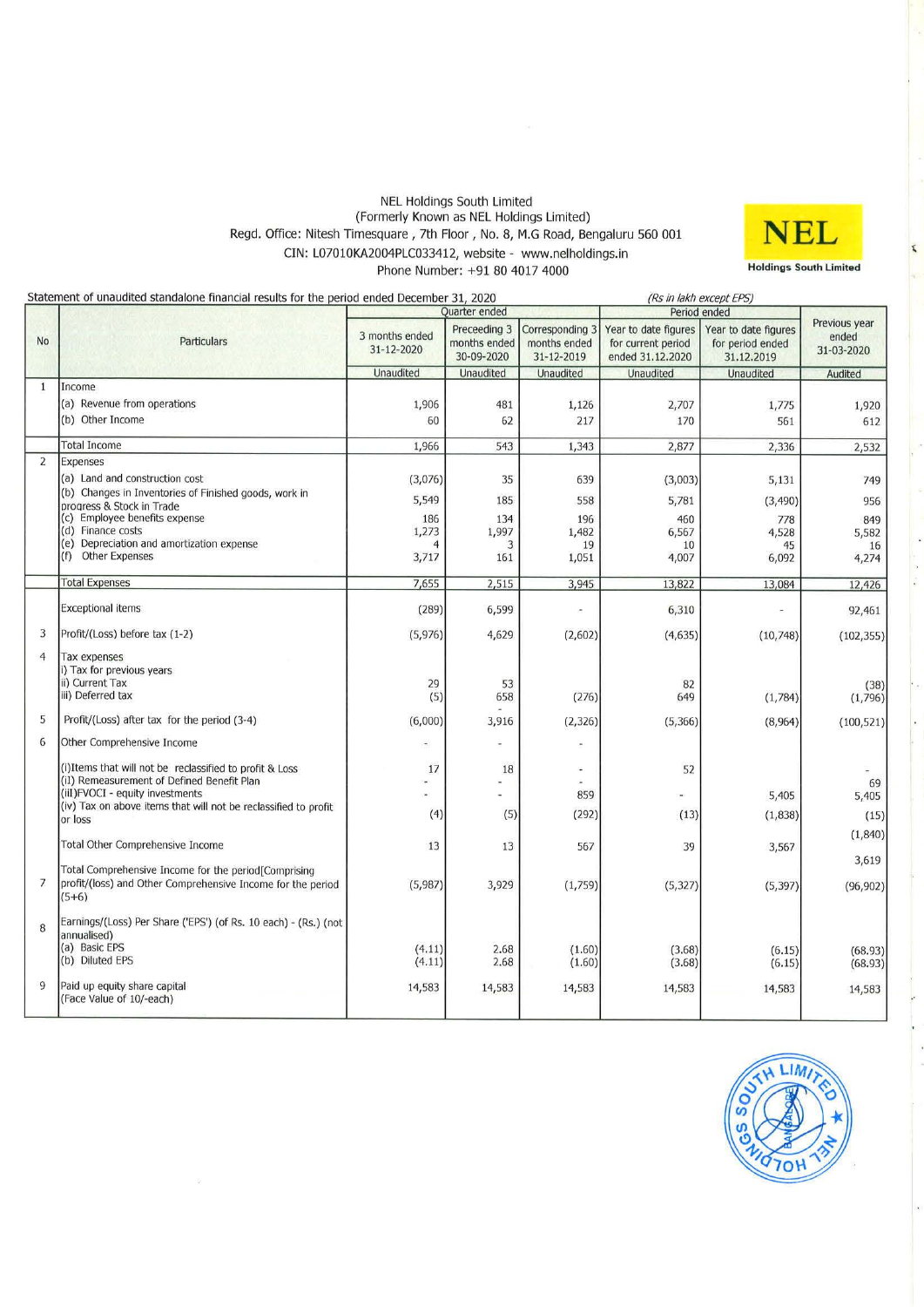Notes to the financial results:

1 The above standalone financial results have been reviewed by the Audit committee and approved by the Board of Directors of the Company at its meeting held on 12th February, 2021. The statutory auditors have conducted a limited review of the standalone Financial Results of the Company for the period ended 31st December, 2020.

These standalone financial results information presented above is prepared in accordance with the Indian Accounting Standards (Ind AS) as prescribed under Section 133 of the Companies Act, 2013 read with Rule 3 of the Companies (Indian Accounting Standards) Rules, 2015. These results are uploaded on the Company website i.e. www.nelholdings.in and on the Stock Exchanges where the shares of the Company are listed i.e. www.bseindia.com.

- 2 (i) The Company has exited Knightsbridge Residential project, via BTA that has been executed and transferred the assets and liabilities of the projects to Garden City. The proposal was approved by the share holders in the Annual General Meeting held on 30th September, 2020 for an all inclusive value of not less than Rs. 8 Cr. RERA approval for this transfer has been obtained.
- (ii) The Company has transferred Virgin Island Residential project along with Debentures outstanding against the project to land owners by way of settlement executed. The proposal was approved by shareholders in the Annual General Meeting held on 30th September,2020 for an all inclusive value of not less than Rs. 2 Cr.
	- 3 As per note no. 2 (i) & (ii) provided above, the Company has exited Knightsbridge and Virgin Island projects and entered in to one time settlement with the lenders against loan outstanding for said projects. Accordingly the company has classified Rs. 114.02 crores as disputed liability as the bank has released its charge on such projects but the lender has not provided any confirmation to the effect.
	- 4 The Company has defaulted on payment to various lenders, both Principal (Rs 38,936 lakhs) as well as Interest (Rs. 12,522 lakhs) as on 31st December, 2020 as the facilities have been called off by the banks & financial institutions and entire facility has become due for payment. The penal intererest amounting to Rs. 10,192 lakhs has not been provided for which Management is confident to get the waiver of penal interest as the request is being made to lenders to take haircut of principal & normal interest outstanding also whenever a project exit is being discussed.
	- 5 The Company primarily operates in two business segments - 'Residential' and 'Facility Management'. All operations are in India and hence there is no geographical segment.
	- 6 The outbreak. of COVID-19 pandemic has significantly impacted global businesses environment. The restriction of human movement through nationwide lockdown during the period from 25th April, 2020 to 8th June, 2020 imposed by the Government of India to prevent community spread of the disease has resulted Significant reduction in economic activities with respect to the operations of the Company, The business of the Company has gone down drastically and the construction activities of the Company has been stopped due to non-availability of resources during lock down period. The Company has taken necessary steps to overcome the present situation by analysing various internal and external information inter-alia the assumptions relating to economic forecasts and future cash flows for assessing the recoverability of various assets and receivables viz, investments, contract and non-contract assets, trade and non-trade receivables, inventories, advances and contract costs as on the date of approval of these financial statements. The assumptions used by the company are being tested through sensitivity analysis and the company expects to recover the carrying amount of these assets and receivables based on the current indicators of future economic benefits. As the management is still assessing the impact of COVID-19 pandemic on the future period, the impact may be different from that estimated as at the date of approval of these financial statements and the company will continue to closely monitor the material changes if any, to the future economic conditions. Same situation is continuing in Ql and Q2 of 2020-21 due to pandemic outbreak.

#### 7 **Going concern**

These financial statements have been prepared on a going concern basis notwithstanding accumulated losses as at the balance sheet date and a negative net current assets **situation.** 

These financial statements therefore do not include any adjustments relating to recoverability and classification of asset amounts or to classification of liabilities that may be necessary if the Company is unable to continue as a going concern.

- 8 The figures for the quarter ended 31st December, 2020 are the derived balancing figures between the unaudited figures in respect of nine months ended 31st December 2020.
- 9 The figures in respect of previous period have been regrouped/recast wherever necessary.

For and on behalf of the Board of Directors of **NEL Holdings South Limited** (Formerly Known as NEL Holdings Limited)

L.S. Vaidvanathan DIN: 00304652 **Executive Director** 

Place: Bengaluru, India Date: 12th February 2021

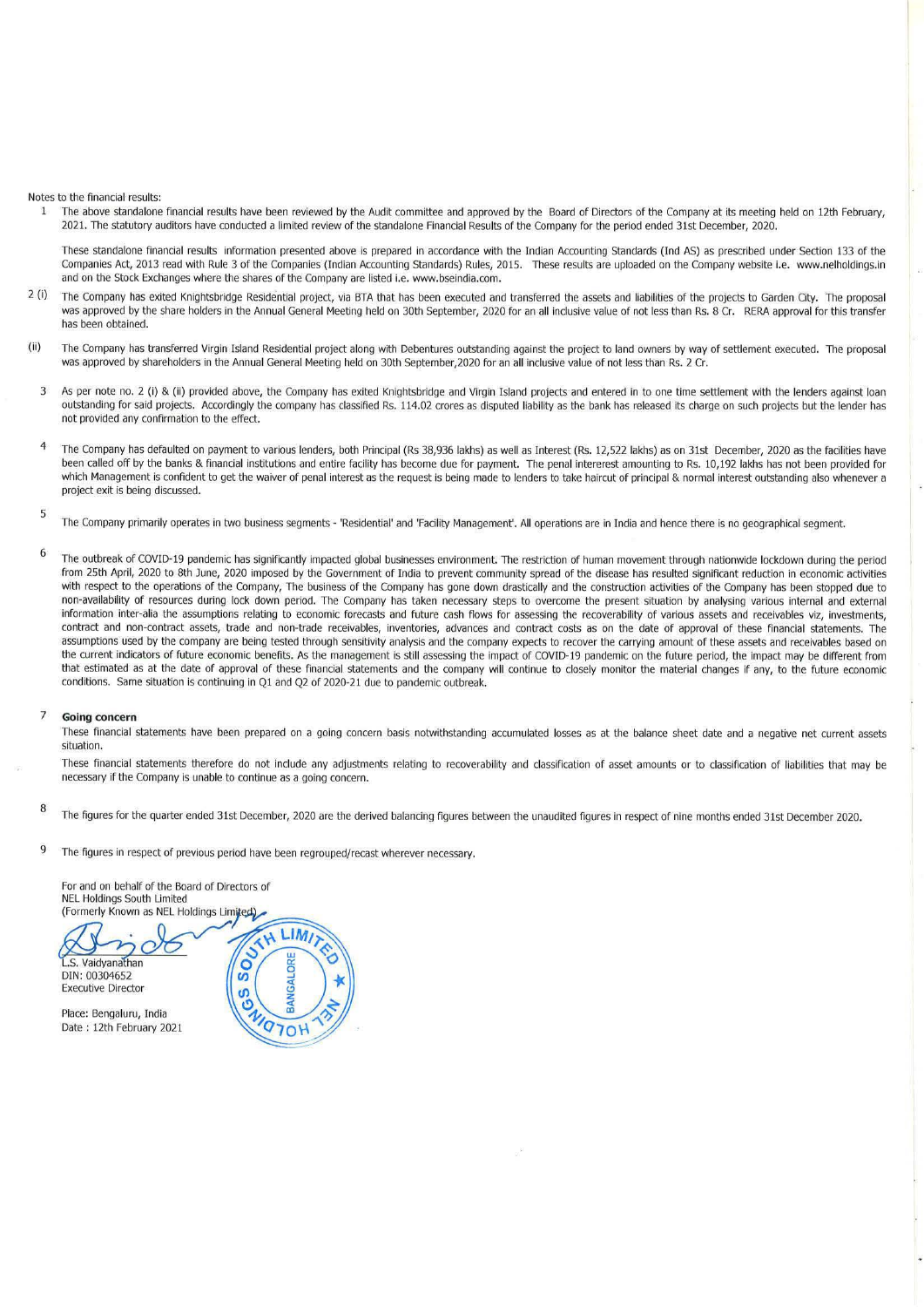# NEL Holdings South Limited (Formerly Known as NEL Holdings Limited) Regd. Office: Nitesh Timesquare, 7th Floor, No. 8, M.G Road, Bengaluru 560 001 CIN: L07010KA2004PLC033412, website - www.nelholdings.in Phone Number: +91 80 4017 4000 **NEL**



#### **Standalone Segment wise revenue, results**

|                |                                                                                    |                              |                                            |                                               | (Rs in lakh except EPS)                                           |                                                        |                                      |
|----------------|------------------------------------------------------------------------------------|------------------------------|--------------------------------------------|-----------------------------------------------|-------------------------------------------------------------------|--------------------------------------------------------|--------------------------------------|
|                | <b>Particulars</b>                                                                 |                              | <b>Ouarter</b> ended                       |                                               | Period ended                                                      |                                                        |                                      |
| <b>No</b>      |                                                                                    | 3 months ended<br>31-12-2020 | Preceeding 3<br>months ended<br>30-09-2020 | Corresponding 3<br>months ended<br>31-12-2019 | Year to date<br>figures for current<br>period ended<br>31.12.2020 | Year to date<br>figures for period<br>ended 31.12.2019 | Previous year<br>ended<br>31-03-2020 |
|                |                                                                                    | Unaudited                    | <b>Unaudited</b>                           | <b>Unaudited</b>                              | <b>Unaudited</b>                                                  | <b>Unaudited</b>                                       | Audited                              |
| 1              | <b>Segment revenue</b>                                                             |                              |                                            |                                               |                                                                   |                                                        |                                      |
|                | (a) Residential                                                                    | 1,906                        | 481                                        | 1,126                                         | 2,707                                                             | 1,775                                                  | 1,920                                |
|                | (b) Retail                                                                         |                              |                                            |                                               |                                                                   |                                                        |                                      |
|                | <b>Total</b>                                                                       | 1,906                        | 481                                        | 1,126                                         | 2,707                                                             | 1,775                                                  | 1,920                                |
|                | Less: Inter-segment revenue                                                        |                              |                                            |                                               |                                                                   |                                                        |                                      |
|                | <b>Net income from operations</b>                                                  | 1,906                        | 481                                        | 1,126                                         | 2,707                                                             | 1,775                                                  | 1,920                                |
| $\overline{2}$ | <b>Segment results</b><br>Profit/(loss) before tax and interest<br>(a) Residential | (4,765)                      | 6,564                                      | (1, 337)                                      | 1,762                                                             | (6,781)                                                | (97, 385)                            |
|                | (b) Retail                                                                         |                              |                                            |                                               |                                                                   |                                                        |                                      |
|                | <b>Total</b>                                                                       | (4,765)                      | 6,564                                      | (1, 337)                                      | 1,762                                                             | (6, 781)                                               | (97, 385)                            |
|                | Add: Other income                                                                  | 60                           | 62                                         | 217                                           | 170                                                               | 561                                                    | 612                                  |
|                | Less: Interest                                                                     | 1,273                        | 1,997                                      | 1,482                                         | 6,567                                                             | 4,528                                                  | 5,582                                |
|                | Total profit/(loss) before tax                                                     | (5, 978)                     | 4,629                                      | (2, 602)                                      | (4,635)                                                           | (10, 748)                                              | (102, 355)                           |
|                | <b>Segment Assets</b><br>(a) Residential<br>(b) Retail<br>(c) Unallocated          | 92,580                       | 92,580                                     | 154,641                                       | 92,580                                                            | 154,641                                                | 103,382                              |
|                | <b>Total</b>                                                                       | 92,580                       | 92,580                                     | 154,641                                       | 92,580                                                            | 154,641                                                | 103,382                              |
|                | <b>Segment Liabilities</b><br>(a) Residential<br>(b) Retail<br>(c) Unallocated     | 179,697                      | 183,519                                    | 144,985                                       | 179,697                                                           | 144,985                                                | 185,174                              |
|                | <b>Total</b>                                                                       | 179,697                      | 183,519                                    | 144,985                                       | 179,697                                                           | 144,985                                                | 185,174                              |

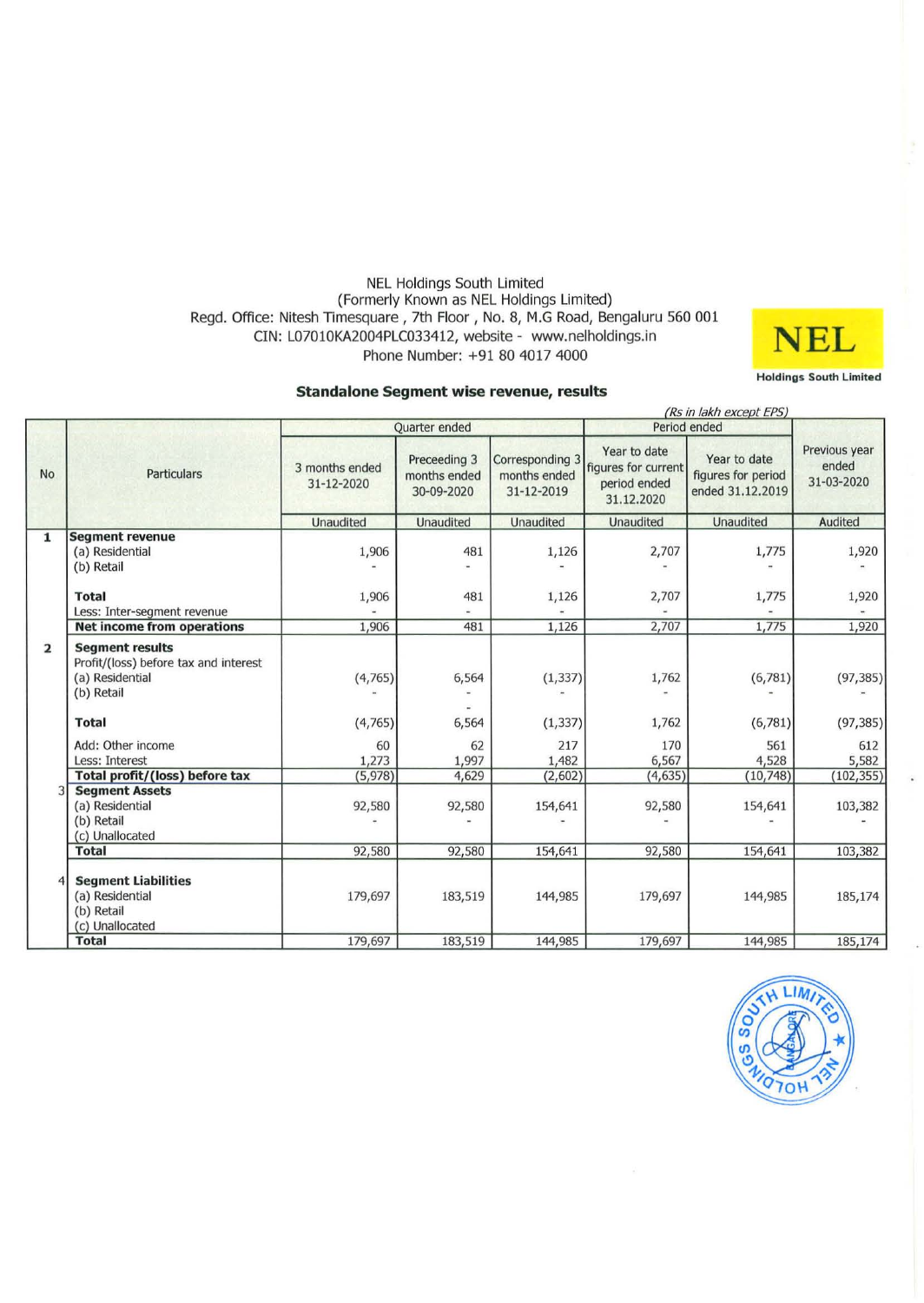

# 824, 2nd Cross, II th Main HAL 2nd Stage, Indlranagar Bengaluru - 560 008. Tele: +91-41221758 E-mail: ray  $ray@vsnl.net$ 

#### **INDEPENDENT AUDITOR'S REVIEW REPORT**

# **TO THE BOARD OF DIRECTORS OF NEL HOLDINGS SOUTH LIMITED (FORMERLY KNOWN AS NEL HOLDINGS LIMITED]**

### **Report on the review of the Standalone Financial Results**

- 1. We have reviewed the accompanying statement of Unaudited Standalone Financial Results of **NEL HOLDINGS SOUTH LIMITED** ("the Company") for the quarter and nine month ended December 31,2020 ("the Statement"), being submitted by the Company pursuant to the requirement of Regulation 33 of the SEBI (Listing Obligations and Disclosure Requirements) Regulations, 2015, as amended ("Listing Regulations 2015").
- 2. This statement which is the responsibility of the Company's Management and approved by the Board of Directors has been prepared in accordance with the recognition and measurement principles laid down in Indian Accounting Standard 34, 'Interim Financial Reporting' (Ind AS 34) prescribed under Section 133 of the Act read with relevant rules issued thereunder and other accounting principles generally accepted in India. Our responsibility is to issue a report on these financial statements based on our review.
- 3. We conducted our review of the Statement in accordance with the Standard on Review Engagements (SRE) 2410 "Review of Interim Financial Information Performed by Independent Auditor of the Entity", issued by the Institute of Chartered Accountants of India. This standard requires that we plan and perform the review to obtain moderate assurance as to whether the financial statements are free of material misstatement. A review is limited primarily to inquiries of Company personnel and analytical procedures applied to financial data and thus provide less assurance than an audit. We have not performed an audit and accordingly, we do not express an audit opinion.
- 4. Attention is drawn to the following Notes of the Statement which are subject matter of adverse conclusion as given in Para 5 below:

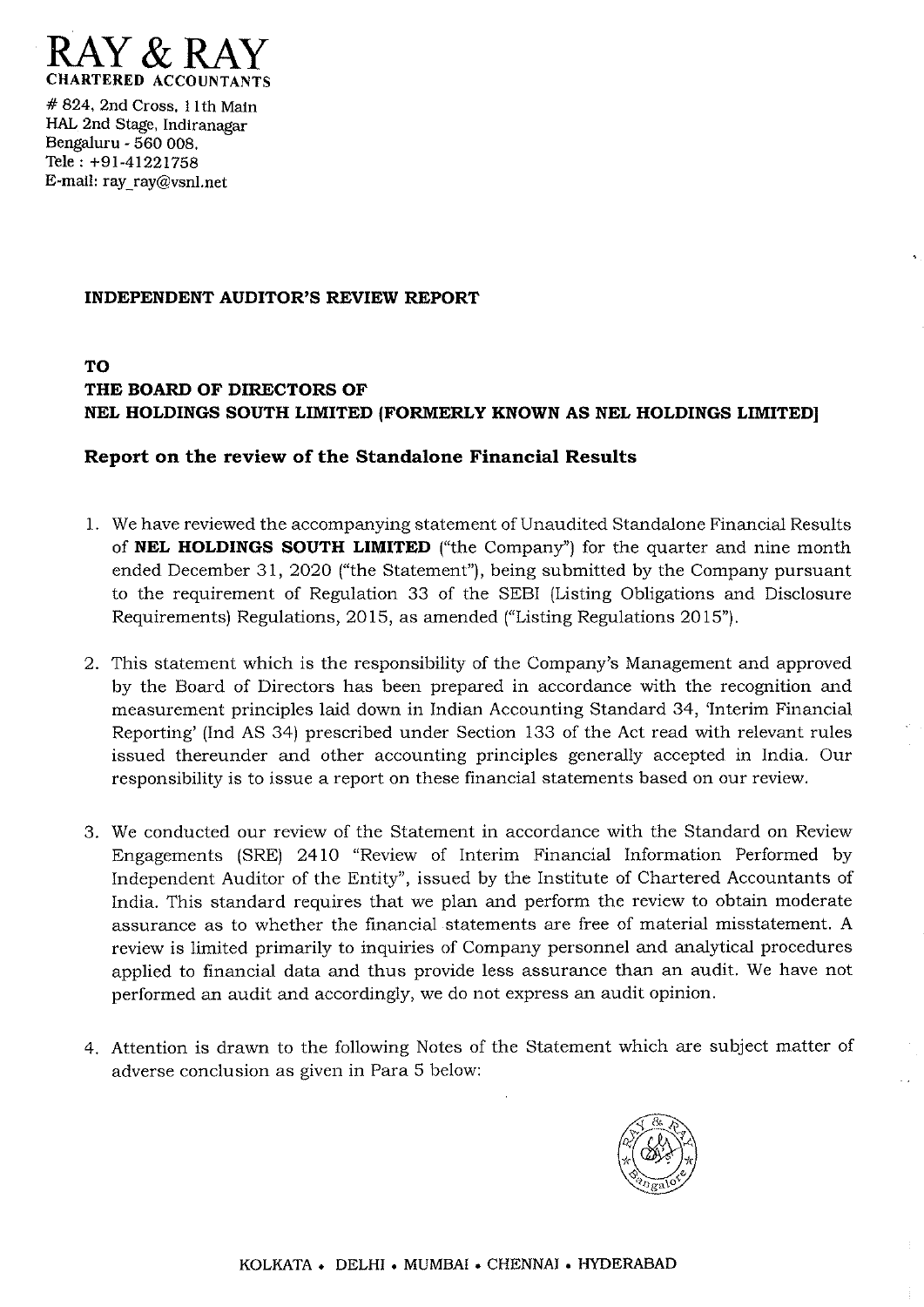

a) The Company has incurred losses over the years resulting in negative net worth, negative working capital and negative cash flows. The default in payment of dues to banks and financial institution and creditors etc. are the identified events that, individually or collectively, may cast significant doubt on the Company's ability to continue as a going concern. The standalone financial statements do not adequately disclose this fact.

During the quarter, the Company has sold two projects through a Business Transfer Agreement and repaid some portion of the Bank Loan. (Refer to note no. 2 of Unaudited standalone financials results.) Though this has reduced the liability of the Company to banks, the ability of the Company to continue as a going concern continues to remain uncertain in view of what is stated above.

As the Company has not recognized this fact and has prepared the standalone financial statements on going concern assumption basis without carrying out any adjustments, in our opinion, the standalone financial statements may not give a true and fair view.

- b) The Company has given unsecured advance amounting to Rs 3,515 Lakhs to Boulevard Developers Pvt. Ltd (Boulevard) for acquiring various immovable properties on behalf of the Company for which no Joint Development Agreements could be produced to us. We have been informed that the Boulevard is not in a position to honor its commitment and repay the advance. Considering these factors, we are concerned about the manner in which the funds were given without obtaining any security. Company has made full provision in the books during the quarter. However, the Company has communicated its intention to initiate legal proceedings for recovery to the said party.
- c) Reference is made to clause (c) of our last quarter review report on unsecured advances of Rs. 1,228 Lakhs to Somerset Infra Projects Private Limited which was provided for in earlier year without taking proper legal recourse.
- d) The Company has borrowed Rs. 36,000 Lakhs from Yes Bank Ltd. for various projects and the bank has recalled the entire outstanding loan amount of Rs. 21,210 Lakhs along with unpaid Interest and other charges. The Bank also have imposed penal interest of Rs 1,272 Lakhs, for defaults in repayment of principal and interest against the loan availed from the bank. Independent Balance Confirmation as on date could not be obtained from the Bank in response to our query on the same.
- e) As reported earlier, the Company has not accounted for the demand of penal interest amounting to Rs. **11,249** by banks and financial institutions on credit facilities accepted, resulting in the understatement of loss and overstatement of net worth by the said amount.
- f) The Company has sold the projects "Nitesh Knight's Bridge" and "Nitesh Virgin Island", on an ongoing basis, in the current quarter through Business Transfer Agreements.

The Company has borrowed Rs 23,256 Lakhs from HDFC Limited for various projects including Nitesh Knights Bridge and Virgin Island. As per the terms of business

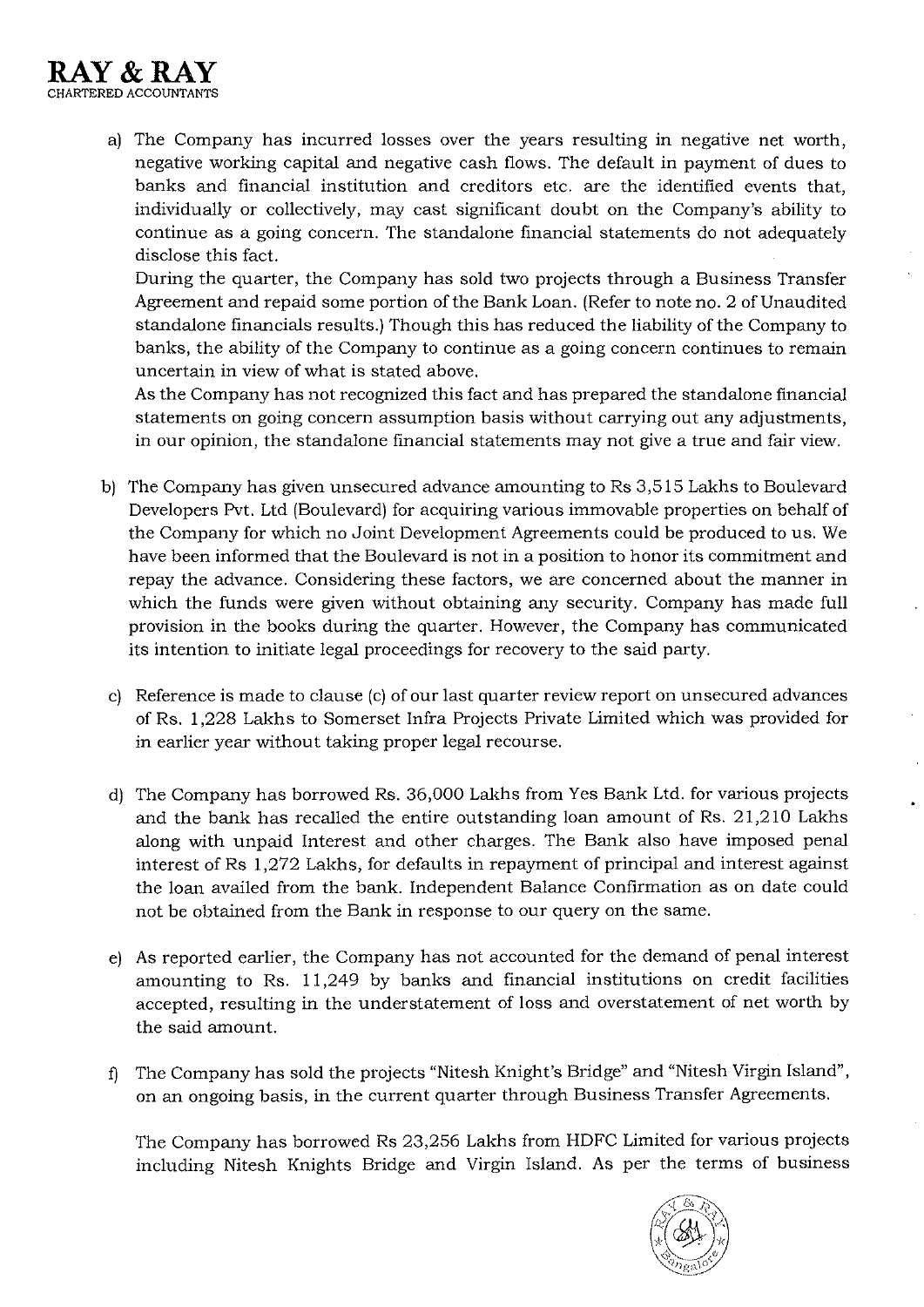

transfer agreement with the third party, an amount of Rs. 800 Lakhs have been paid to HDFC Limited for release of charge on Nitesh Knights Bridge. Basis the same the Company has classified the remaining outstanding liability, to the extent allocated to the project, as disputed liability.

During the previous quarter, on release of charge/mortgage of the project 'Nitesh Virgin Island' by the HDFC Limited, though such release was conditional that the same shall not be construed as settlement of any kind, the Company had recognized Rs 8,146 Lakhs as income being the estimated carrying value of loan. Further the Company had recognized Rs 3,000 Lakhs as income being waiver of interest component on the loan. In the absence of the confirmation from HDFC Bank with respect to reduction in loan liability, the Company has now restated the said liability in the books as disputed liability.

- g) The Company had collected customer advances in earlier years against some residential projects which has been closed/suspended subsequently and abandoned now, out of which Rs. 176 Lakhs has been paid during the quarter. An aggregate amount of Rs. 523 Lakhs are outstanding as on date. The above unadjusted refundable amount is in the nature of deemed deposits under rule 2(c) (xii) (b) of the Companies Acceptance of deposit (Rules) 2014 and *also* within the preview of sections 73 to 76 of the Companies Act, 2013 in respect of which proper disclosures have not been made in the financial statements of the Company.
- h) In spite of the negative net worth of the subsidiaries, the Company has not accounted for impairment loss of Rs 6,979 Lakhs (after providing for Rs. 4,546 Lakhs out of the total receivable) against advance given to them, resulting in the understatement ofloss and overstatement of net worth by the said amount. Further, Rs 282 Lakhs has been disbursed to them during the nine-month period ended without testing any chance of recoverability.
- i) The Company has not tested impairment of its project's CWIP and inventories amounting Rs 8,835 Lakhs and Rs 20,616 Lakhs [Net "Payable to land owner for land under Joint Development Agreement, JDA) respectively as on 31st December, 2020. Any adjustment in the books of accounts resulting from the actual sale/transfer and settlement thereof will be accounted for in due course which results in Non-compliance of Inventory Valuation as per Ind AS 2. [Refer Note No 2 of financial results]
- j) As per the records of the company and information and explanations provided to us, the Company has been irregular in depositing the undisputed statutory dues including provident fund, employees' state insurance, income-tax, value added tax, Goods and Services tax, cess.
- k) The Company has neither ascertained nor accounted for Deferred Tax and Minimum Alternate Tax for the Nine month ended December 31, 2020.